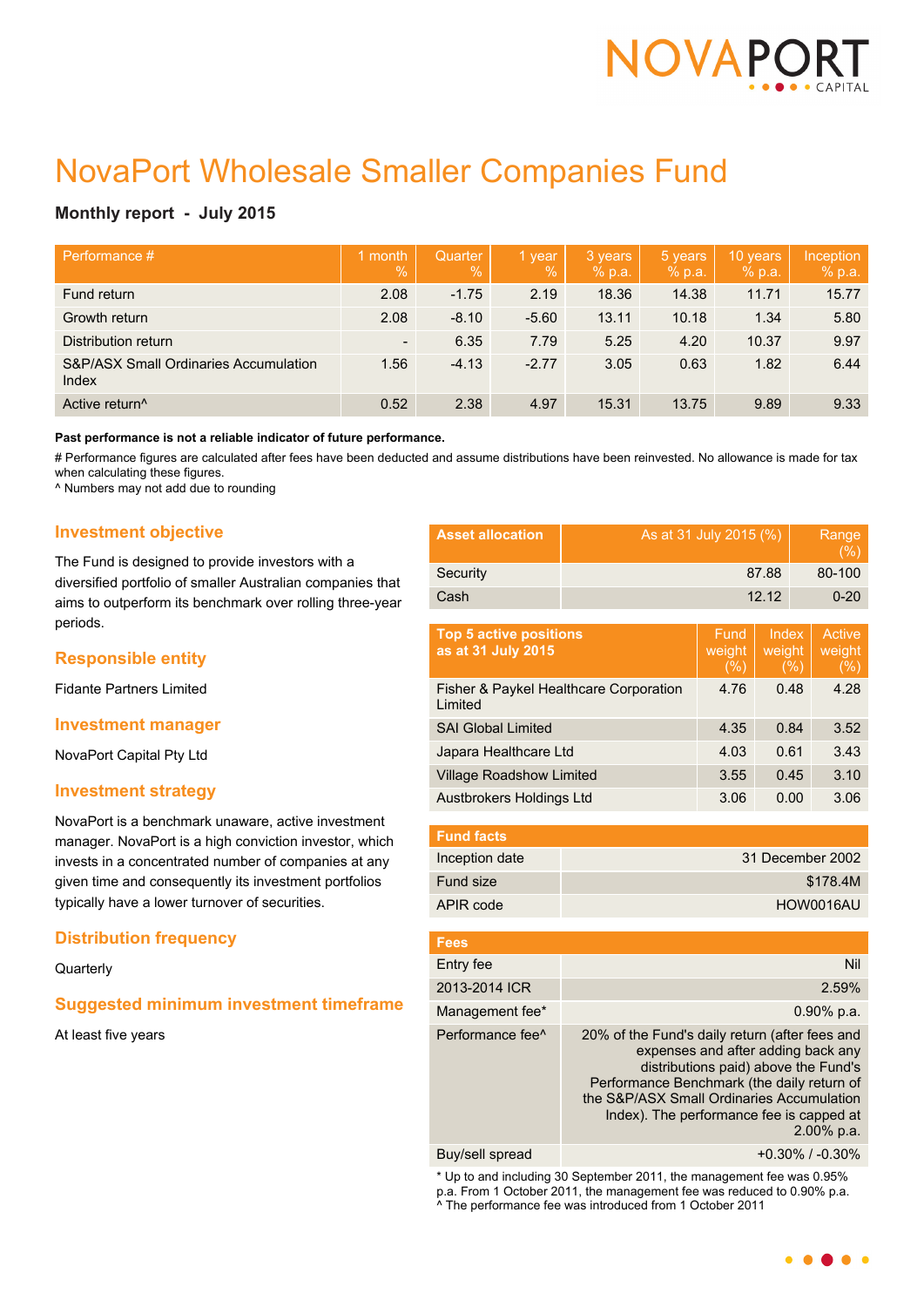# **Sector exposure as at 31 July 2015**



# **Market overview**

The Small Ordinaries Accumulation Index rebounded in the first month of FY2016, up over 1.5%. This followed a weak finish to FY2015, during which the benchmark declined 4.04%. The benchmark has lacked positive momentum and has been range bound since 2012. Consistent with this history, the resources sector continued to underperform last month, once again leaving industrials to sustain the benchmark.

During July most companies were busy finalising their FY15 accounts in preparation for announcement during August. There is typically limited news from or communication with companies in the lead up to August, to be followed by a deluge as management release their results. We have observed relatively few earnings downgrades this year and we interpret this as indicative of a relatively stable operating environment. Macroeconomic data indicates some ups and downs; most notably respectable growth in household / consumer sectors offset by weak data from sectors of the economy dealing with the fallout from lower commodity prices.

Aside from company specific factors, investors continue to grapple with the prospect of higher interest rates in the USA as well as the weaker economic outlook in China. We view normalisation of US monetary policy and normalisation of China's economic growth rate as inevitable rather than surprising. While there is potential for volatility as the market adjusts to these dynamics, our focus remains on the opportunities offered by the share price relative to the underlying performance of the companies in which we can invest.

# **Fund performance summary**

The S&P/ASX Small Ordinaries Accumulation Index returned +1.56% for July. The fund outperformed the market and delivered a +2.08% return over July.

# **Performance of key securities**

#### **Key contributors**

| Security name                                  | Sector             | Active weight %   Value added % |      |
|------------------------------------------------|--------------------|---------------------------------|------|
| Fisher & Paykel Healthcare Corporation Limited | Health Care        | 4.28                            | 0.41 |
| Liquefied Natural Gas Ltd                      | Energy             | $-1.42$                         | 0.30 |
| Japara Healthcare Ltd                          | <b>Health Care</b> | 3.43                            | 0.23 |